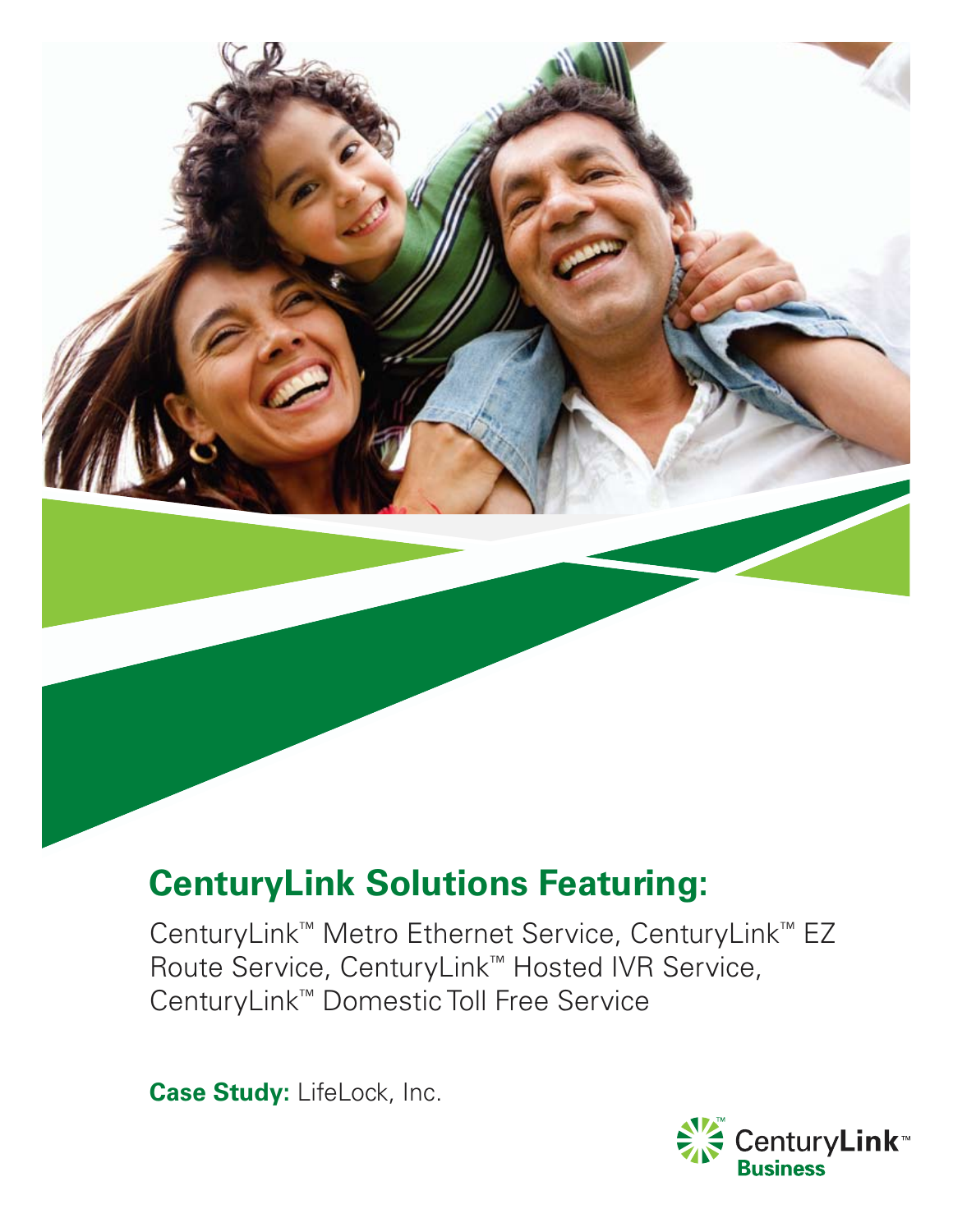#### **Customer:**

LifeLock, Inc. www.lifelock.com

#### **Business Challenge:**

Hyper growth stretched the company's existing communications infrastructure to its scalability limits. Managers needed to find a tier-one vendor who could provide a comprehensive, expandable service portfolio to securely connect multiple locations and support a busy call center.

#### **Solution:**

Managers implemented the

CenturyLink™ Hosted IVR Service to link three Phoenix-area facilities. They also deployed the CenturyLink™ Domestic Toll Free Service along with three call center solutions: the CenturyLink™ EZ Route Service, the CenturyLink™ Hosted IVR Service and the CenturyLink™ Notify service.

#### **Benefits and Results:\***

- Economical, scalable and reliable data bandwidth to three metro sites
	- o QMOE serves as backbone for voice over Internet protocol (VoIP) phone system
- Toll free service delivered at competitive rates for 964,000 minutes per month of usage
- Cloud-based, scalable Hosted IVR services:
	- o Were deemed more economical than building support infrastructure internally
	- o Liberate IT staff from administrative duties to focus on critical projects
	- o Are PCI-compliant to satisfy customer data security needs
- Call center agent efficiency boost
- o IVR & EZ Route detailed real-time and historical statistics contributed to business improvements that have achieved agent productivity gains

\*These results are unique to this entity and should not be considered an indication of the amount of savings or improvements, if any, that may be realized by any other entity subscribing to comparable services.

# **LifeLock, Inc.**

Identity theft is a continuing concern among consumers given the consequences they suffer following such an event. For example, an Identity Theft Resource Center 2008 survey reports that victims spent an average of 58 to 165 hours to repair the damage to their credit.

Entrepreneur Todd Davis recognized this trend and founded LifeLock Inc. in 2005 to proactively combat identity theft. Since that time, the Tempe, Arizona firm has grown quickly, equipping multiple facilities in the city to service over a million customers across the United States, Puerto Rico and the U.S. Virgin Islands.

A cornerstone of identity theft prevention is timely education of customers. In addition to e-mail alerts and newsletters, the firm maintains a large call center which processes tens of thousands of calls every month.



### **Facing the Challenges**

Soon after welcoming its millionth member, LifeLock's communications infrastructure reached its scalability limit. "We couldn't allow that to be a gating factor on how successful the company was going to be," said Todd Davis, founder and CEO for LifeLock.

Scalability, however, wasn't Davis' only consideration. "We deal with sensitive customer information every day, so it was vital that any call center solution we considered be ISO 27001 and PCI level 1 compliant," said Davis. "These rigorous security standards apply to how we contact our members as well as data we collect from them."

Rounding out the IT team's requirements list was reliability. "LifeLock operates 24/7 and our employees need constant access to our centralized data or our customer service will suffer accordingly," said Davis. "We chose Qwest because we felt they could deliver not only the speeds and feeds we wanted, but a true partner relationship to help our business thrive."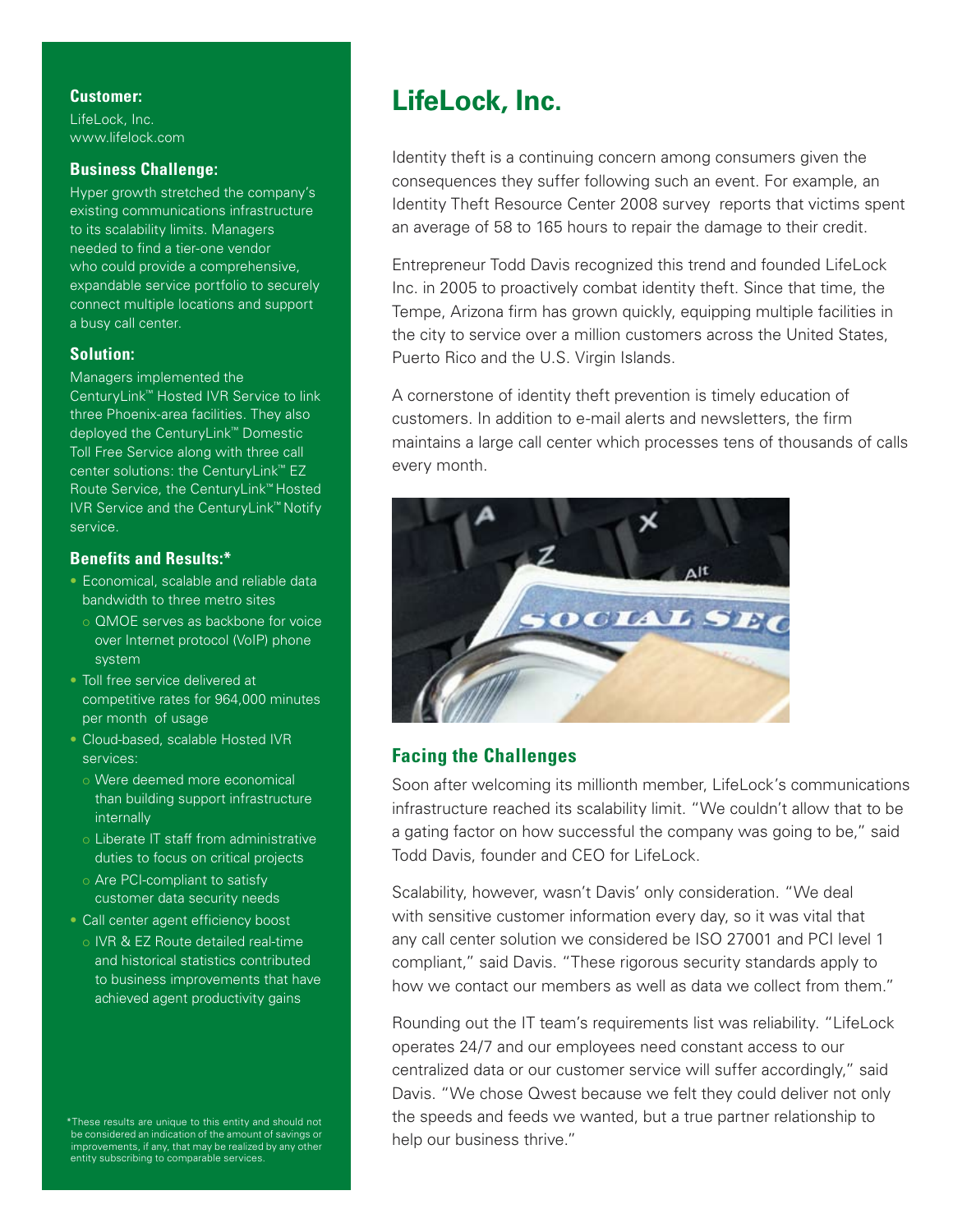"The Qwest services have given us the scalability, reliability and security features that are essential to allow our business to grow. Their granular call-center service reporting capabilities were a key reason we've been able to dramatically improve the efficiency of our call agents."

**—Todd Davis, Founder and CEO, LifeLock, Inc.**

## **Providing a Successful Solution**

The LifeLock technical team worked with CenturyLink specialists to install primary and backup CenturyLink™ Metro Ethernet Service circuits (six total) to three Phoenix sites. These included the headquarters building, a call center and a collocation facility hosting backup data center infrastructure.

The circuits allow employees to access centralized applications at the firm's production data center. As a gold-certified Cisco partner, CenturyLink also provided Cisco 3700 Series Multiservice Access Routers at each site. These support QMOE services as well as a 10 Mbps CenturyLink™ High-Speed Internet service connection. A Cisco IP telephony solution utilizes the QMOE circuits to support VoIP communications.

Additionally, managers implemented the CenturyLink™ Domestic Toll Free Service across the enterprise. The service supports about 280 LifeLock-owned toll free numbers that utilize about 964,462 minutes per month spread across approximately 80,000 calls.

LifeLock's call center deployed the CenturyLink™ EZ Route Service, the CenturyLink™ Hosted IVR Service and the CenturyLink™ Notify service.

# **Delivering Results\***

#### **Economical Services That Deliver Business Value**

"Qwest was very competitive in terms of price and especially in the level of service they provide," said Davis.

At the firm's call center, the CenturyLink Hosted IVR and EZ Route reporting capabilities unearthed a goldmine of information. "Now we have access to incredibly detailed real-time and historical reports," said Davis. "We've used the statistics to improve our call agent efficiency."

Another advantage of the call center hosted services is that they are cloud-based and PCI-compliant services. Hence, LifeLock IT staffers are freed from the administrative and maintenance burden associated with the hardware/software of an in-house solution. "That allows us to focus on our core competencies while meeting our need for the secure handling of customer information," said Davis.

#### **Reliability and Scalability**

CenturyLink's emphasis on redundant architectures provides the high level of availability to corporate applications and customer data that employees need. LifeLock further bolstered redundancy by assigning two QMOE circuits to each Phoenix facility.

As the company grows, managers can scale the QMOE service up to 1 Gbps capacity. Moreover, because the CenturyLink Hosted IVR service is sold on a per-port basis, IT planners can ramp up, or down, as business or seasonal conditions require.

"The Qwest services replaced a maxed out network with one that's scalable and secure." said Davis. "Getting there was critically important to ensure the continued growth of our company."

<sup>\*</sup>These results are unique to this entity and should not be considered an indication of the amount of savings or improvements, if any, that may be realized by any other entity subscribing to comparable services.